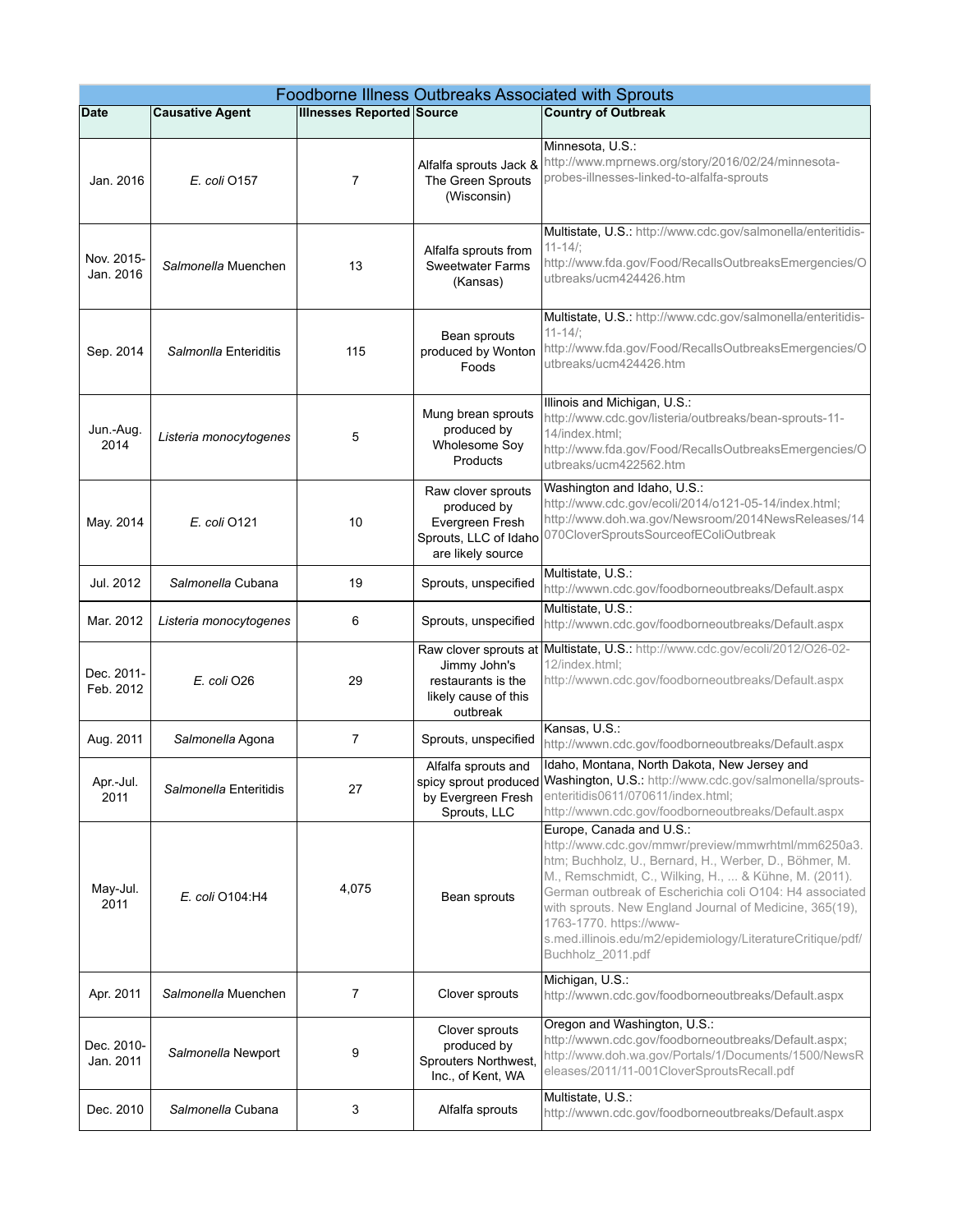| Nov. 2010-<br>Feb. 2011 | Salmonella serotype I<br>4, [5], 12: i:- | 140 | Alfalfa sprouts                                                                 | Multistate, U.S.: http://www.cdc.gov/salmonella/i4512i-<br>/021011/index.html;<br>http://wwwn.cdc.gov/foodborneoutbreaks/Default.aspx                                                                                                                                                                                                                                                                                                                                            |
|-------------------------|------------------------------------------|-----|---------------------------------------------------------------------------------|----------------------------------------------------------------------------------------------------------------------------------------------------------------------------------------------------------------------------------------------------------------------------------------------------------------------------------------------------------------------------------------------------------------------------------------------------------------------------------|
| Aug.-Oct.<br>2010       | Salmonella Bareilly                      | 190 | Bean sprouts                                                                    | $U.K$ :<br>http://www.hpa.org.uk:80/webw/HPAweb&HPAwebStandar<br>d/HPAweb_C/1287143210927?p=1259152466069                                                                                                                                                                                                                                                                                                                                                                        |
| Mar.-Jun.<br>2010       | Salmonella Newport                       | 44  | Alfalfa sprouts<br>produced by J.H.<br>Caldwell and Sons<br>Inc. of Maywood, CA | Multistate, U.S.: http://www.cdc.gov/salmonella/newport/;<br>http://wwwn.cdc.gov/foodborneoutbreaks/Default.aspx                                                                                                                                                                                                                                                                                                                                                                 |
| Feb. 2010               | unknown                                  | 4   | Sprouts, unspecified                                                            | Colorado, U.S.:<br>http://wwwn.cdc.gov/foodborneoutbreaks/Default.aspx                                                                                                                                                                                                                                                                                                                                                                                                           |
| Aug. 2009               | Salmonella Typhimurium                   | 14  | Alfalfa sprouts                                                                 | Michigan, U.S.:<br>http://wwwn.cdc.gov/foodborneoutbreaks/Default.aspx                                                                                                                                                                                                                                                                                                                                                                                                           |
| Jun. 2009               | Salmonella<br><b>Bovismorbificans</b>    | 42  | Ready-to-eat alfalfa<br>sprouts                                                 | Finland: Rimhanen-Finne, R., Niskanen, T., Lienemann, T.,<br>Johansson, T., Sjöman, M., Korhonen, T., Guedes, S.,<br>Kuronen, H., Virtanen, M. J., Mäkinen, J., Jokinen, J.,<br>Siitonen, A. and Kuusi, M. (2011), A Nationwide Outbreak<br>of Salmonella Bovismorbificans Associated with Sprouted<br>Alfalfa Seeds in Finland, 2009. Zoonoses and Public<br>Health, 58: 589-596.<br>http://onlinelibrary.wiley.com/doi/10.1111/j.1863-<br>2378.2011.01408.x/abstract           |
| Apr.-Jul.<br>2009       | Salmonella Cubana                        | 14  | Onion sprouts and<br>mixed onion/alfalfa<br>sprout                              | Canada:<br>http://www.bccdc.ca/resourcematerials/newsandalerts/heal<br>thalerts/2009HealthAlerts/SalmonellaCubanaOutbreak_au<br>g24.htm                                                                                                                                                                                                                                                                                                                                          |
| Apr. 2009               | Salmonella Cubana                        | 2   | Sprouts, unspecified                                                            | Minnesota, U.S.:<br>http://wwwn.cdc.gov/foodborneoutbreaks/Default.aspx                                                                                                                                                                                                                                                                                                                                                                                                          |
| Feb.-May.<br>2009       | Salmonella Saintpaul                     | 256 | Raw alfalfa sprouts                                                             | Multistate, U.S.:<br>http://www.cdc.gov/salmonella/saintpaul/alfalfa/;<br>http://www.cdc.gov/mmwr/preview/mmwrhtml/mm5818a4.<br>htm                                                                                                                                                                                                                                                                                                                                              |
| Feb. 2009               | Salmonella Oranienberg                   | 25  | Alfalfa sprouts                                                                 | Multistate, U.S.:<br>http://wwwn.cdc.gov/foodborneoutbreaks/Default.aspx                                                                                                                                                                                                                                                                                                                                                                                                         |
| Sep. 2008               | E. coli 0157:NM                          | 21  | Alfalfa sprouts:<br>iceberg lettuc,<br>unspecified                              | Colorado, U.S.:<br>http://wwwn.cdc.gov/foodborneoutbreaks/Default.aspx                                                                                                                                                                                                                                                                                                                                                                                                           |
| Jul. 2008               | Salmonella Typhimurium                   | 24  | Alfalfa sprouts                                                                 | Multistate, U.S.:<br>http://wwwn.cdc.gov/foodborneoutbreaks/default.aspx;<br>http://www.fda.gov/safety/recalls/archiverecalls/2008/ucm1<br>12494.htm                                                                                                                                                                                                                                                                                                                             |
| Mar. 2008               | Listeria monocytogenes                   | 20  | Sprouts, unspecified                                                            | Multistate, U.S.:<br>http://wwwn.cdc.gov/foodborneoutbreaks/Default.aspx                                                                                                                                                                                                                                                                                                                                                                                                         |
| Jul.-Oct.<br>2007       | Salmonella Weltevreden                   | 45  | Alfalfa sprouts                                                                 | Denmark, Norway and Finland: Emberland KE, Ethelberg<br>S, Kuusi M, Vold L, Jensvoll L, Lindstedt BA, Nygård K,<br>Kjelsø C, Torpdahl M, Sørensen G, Jensen T, Lukinmaa S,<br>Niskanen T, Kapperud G. Outbreak of Salmonella<br>Weltevreden infections in Norway, Denmark and Finland<br>associated with alfalfa sprouts, July-October 2007. Euro<br>Surveill. 2007;12(48):pii=3321. Available online:<br>http://www.eurosurveillance.org/ViewArticle.aspx?ArticleId<br>$= 3321$ |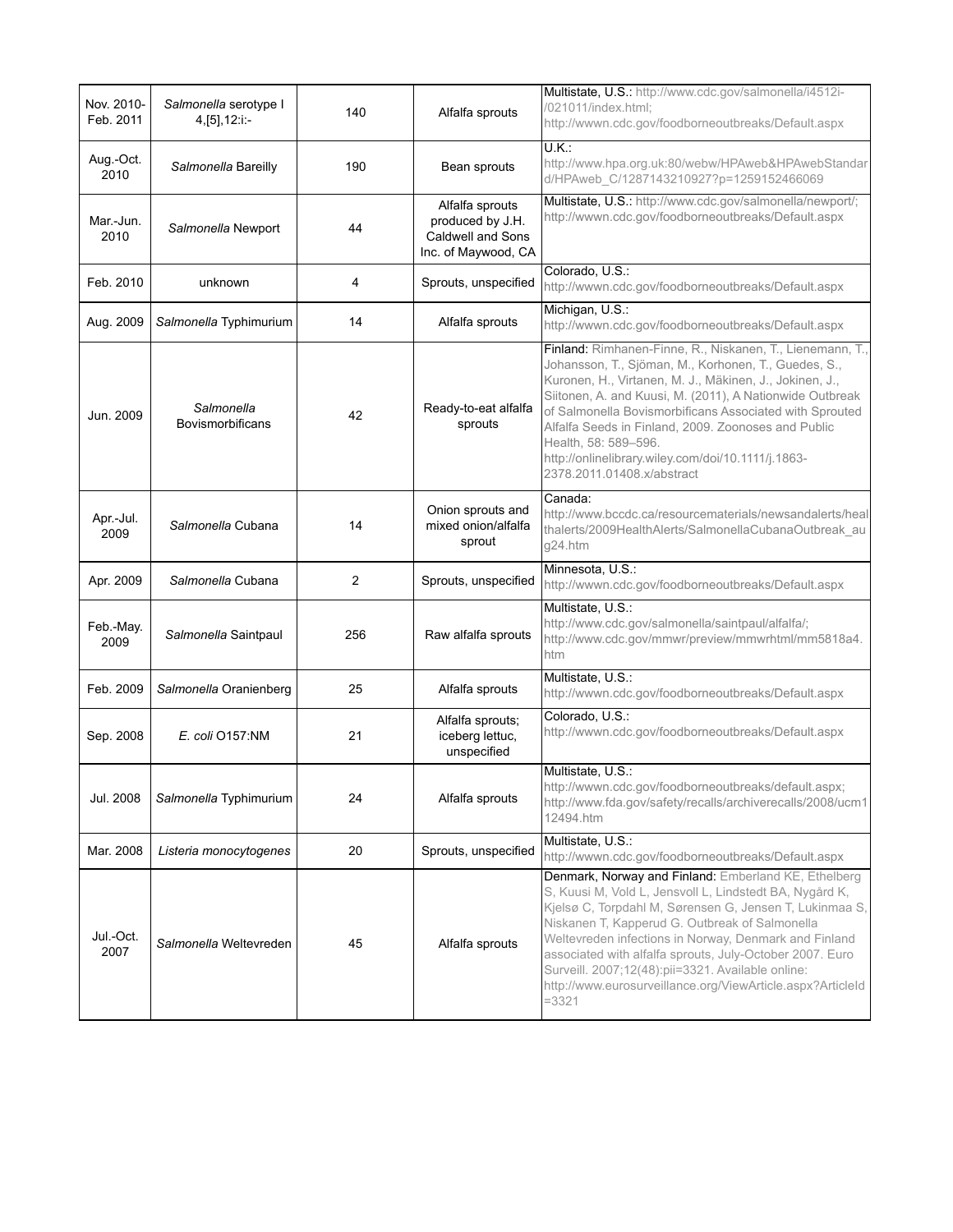| Jul.-Aug.<br>2007 | Salmonella Stanley                    | 44             | Alfalfa sprouts                                                                 | Sweden: Werner S, Boman K, Einemo I, Erntell M, de<br>Jong B, Lindqvist A, Löfdahl M, Löfdahl S, Meeuwisse A,<br>Ohlen G, Olsson M, Stamer U, Sellström E, Andersson Y.<br>Outbreak of Salmonella Stanley in Sweden associated<br>with alfalfa sprouts, July-August 2007. Euro Surveill.<br>2007;12(42):pii=3291. Available online:<br>http://www.eurosurveillance.org/ViewArticle.aspx?ArticleId<br>$= 3291$                                                        |
|-------------------|---------------------------------------|----------------|---------------------------------------------------------------------------------|----------------------------------------------------------------------------------------------------------------------------------------------------------------------------------------------------------------------------------------------------------------------------------------------------------------------------------------------------------------------------------------------------------------------------------------------------------------------|
| Apr. 2007         | Salmonella Mbandaka                   | 15             | Alfalfa sprouts                                                                 | Multistate, U.S.:<br>http://wwwn.cdc.gov/foodborneoutbreaks/Default.aspx                                                                                                                                                                                                                                                                                                                                                                                             |
| Feb. 2006         | Salmonella Braenderup                 | 4              | Bean sprouts                                                                    | Multistate, U.S.:<br>http://wwwn.cdc.gov/foodborneoutbreaks/Default.aspx                                                                                                                                                                                                                                                                                                                                                                                             |
| Nov. 2005         | Salmonella Oranienberg                | 125            | Alfalfa sprouts                                                                 | Australia:<br>http://www.health.gov.au/internet/main/publishing.nsf/Cont<br>ent/cda-cdi3003b.htm                                                                                                                                                                                                                                                                                                                                                                     |
| Nov. 2005         | Salmonella Braenderup                 | $\overline{c}$ | Mung sprouts                                                                    | Massachusetts, U.S.:<br>http://wwwn.cdc.gov/foodborneoutbreaks/Default.aspx                                                                                                                                                                                                                                                                                                                                                                                          |
| Oct.-Dec.<br>2005 | Salmonella spp.                       | 648            | Mung sprouts                                                                    | Canada:<br>http://news.ontario.ca/archive/en/2005/12/14/Update-on-<br>Salmonella-Outbreak.html; Outbreak of Salmonella<br>entertidis phage type 13 associated with mung bean<br>sprouts in Ontario, 2005. Outbreak Investigation. May 17.<br>2006. http://www.sproutnet.com/pdfs/Toronto-Mung-<br>2005.pdf                                                                                                                                                           |
| Apr. 2004         | E. coli O157:NM                       | $\overline{c}$ | Alfalfa sprouts                                                                 | Georgia, U.S.:<br>http://wwwn.cdc.gov/foodborneoutbreaks/Default.aspx                                                                                                                                                                                                                                                                                                                                                                                                |
| Apr. 2004         | Salmonella<br><b>Bovismorbificans</b> | 35             | Raw alfalfa sprouts<br>produced by<br>Sprouters Northwest,<br>Inc., of Kent, WA | Oregon and Washington, U.S.:<br>http://wwwn.cdc.gov/foodborneoutbreaks/Default.aspx;<br>http://www.fda.gov/NewsEvents/Newsroom/PressAnnounc<br>ements/2004/ucm108307.htm                                                                                                                                                                                                                                                                                             |
| Nov. 2003         | Salmonella Chester                    | 26             | Alfalfa sprouts                                                                 | Multistate, U.S.:<br>http://wwwn.cdc.gov/foodborneoutbreaks/Default.aspx                                                                                                                                                                                                                                                                                                                                                                                             |
| Jul. 2003         | $E.$ coli $O157$ :NM                  | 13             | Alfalfa sprouts                                                                 | Colorado, U.S.:<br>http://wwwn.cdc.gov/foodborneoutbreaks/Default.aspx; D.<br>D. Ferguson, J. Scheftel, A. Cronquist, K. Smith, A. Woo-<br>Ming, E. Anderson J. Knutsen, A. K. De and K. Gershman<br>(2005). Temporally distinct Escherichia coli O157<br>outbreaks associated with alfalfa sprouts linked to a<br>common seed source - Colorado and Minnesota, 2003.<br>Epidemiology and Infection, 133, pp 439-447.<br>http://dx.doi.org/10.1017/S0950268804003589 |
| Feb. 2003         | Salmonella Saintpaul                  | 16             | Alfalfa sprouts                                                                 | Multistate, U.S.:<br>http://wwwn.cdc.gov/foodborneoutbreaks/Default.aspx                                                                                                                                                                                                                                                                                                                                                                                             |
| Feb. 2003         | E. coli 0157:H7                       | 7              | Alfalfa sprouts                                                                 | Minnesota, U.S.: D. D. Ferguson, J. Scheftel, A. Cronquist,<br>K. Smith, A. Woo-Ming, E. Anderson J. Knutsen, A. K. De<br>and K. Gershman (2005). Temporally distinct Escherichia<br>coli O157 outbreaks associated with alfalfa sprouts linked<br>to a common seed source - Colorado and Minnesota,<br>2003. Epidemiology and Infection, 133, pp 439-447.<br>http://dx.doi.org/10.1017/S0950268804003589                                                            |
| Jan. 2003         | E. coli 0157:H7                       | 20             | Alfalfa sprouts                                                                 | Multistate, U.S.:<br>http://wwwn.cdc.gov/foodborneoutbreaks/Default.aspx                                                                                                                                                                                                                                                                                                                                                                                             |
| Jul. 2002         | E. coli 0157:H7                       | 5              | Alfalfa sprouts                                                                 | California, U.S.:<br>http://wwwn.cdc.gov/foodborneoutbreaks/Default.aspx                                                                                                                                                                                                                                                                                                                                                                                             |
| Apr. 2001         | Salmonella Entertidis                 | 35             | Mung sprouts                                                                    | Florida, U.S.:<br>http://wwwn.cdc.gov/foodborneoutbreaks/Default.aspx                                                                                                                                                                                                                                                                                                                                                                                                |
| Feb. 2001         | Salmonella Kottbus                    | 32             | Alfalfa sprouts                                                                 | Multistate, U.S.:<br>http://wwwn.cdc.gov/foodborneoutbreaks/Default.aspx                                                                                                                                                                                                                                                                                                                                                                                             |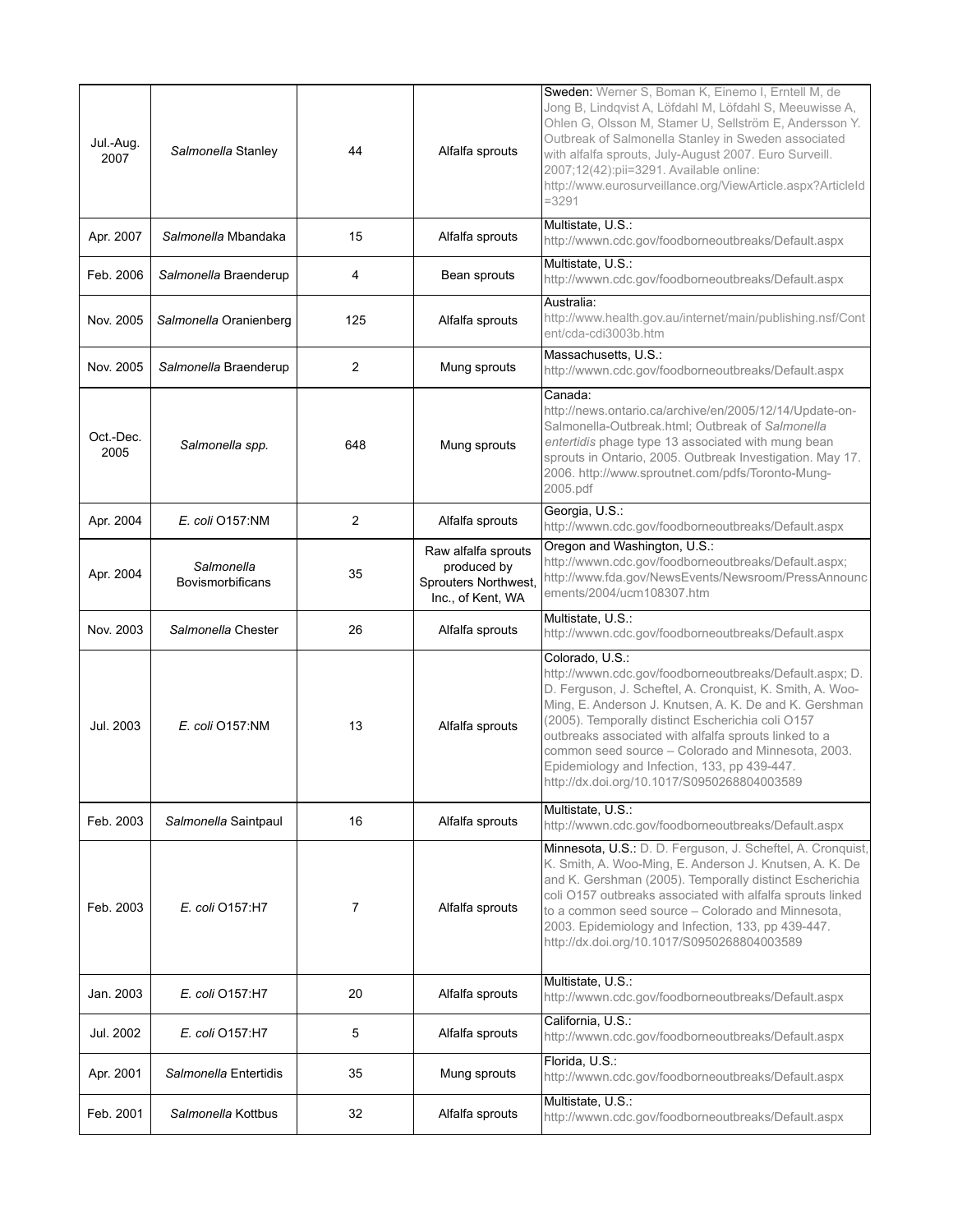| Jan. 2001         | Salmonella Entertidis           | 22             | Mung sprouts                  | Hawaii, U.S.:<br>http://wwwn.cdc.gov/foodborneoutbreaks/Default.aspx                                                                                                                                                                                                                                                                                                                                            |
|-------------------|---------------------------------|----------------|-------------------------------|-----------------------------------------------------------------------------------------------------------------------------------------------------------------------------------------------------------------------------------------------------------------------------------------------------------------------------------------------------------------------------------------------------------------|
| Feb.-Mar.<br>2001 | Salmonella Enteritidis          | 84             | Mung sprouts                  | Canada: Honish, L., & Nguyen, Q. (2001). Outbreak of<br>Salmonella enteritidis phage type 913 gastroenteritis<br>associated with mung bean sprouts--Edmonton, 2001.<br>Canada communicable disease report= Relevé des<br>maladies transmissibles au Canada, 27(18), 151.<br>http://www.sproutnet.com/Outbreak-of-Salmonella-in-<br>Canada                                                                       |
| Oct. 2001         | unknown                         | $\overline{c}$ | Alfalfa sprouts               | Florida, U.S.:<br>http://wwwn.cdc.gov/foodborneoutbreaks/Default.aspx                                                                                                                                                                                                                                                                                                                                           |
| Nov. 2000         | S. Enteritidis phage type<br>4b | 12             | Bean sprouts                  | Netherlands: van Duynhoven, Y. T., Widdowson, M. A., de<br>Jager, C. M., Fernandes, T., Neppelenbroek, S., van den<br>Brandhof, W.,  & van Pelt, W. (2002). Salmonella<br>enterica serotype Enteritidis phage type 4b outbreak<br>associated with bean sprouts. Emerging infectious<br>diseases, 8(4), 440.<br>http://www.ncbi.nlm.nih.gov/pmc/articles/PMC2730240/                                             |
| May. 2000         | Salmonella enterica             | 3              | Alfalfa spouts<br>(suspected) | Florida, U.S.:<br>http://wwwn.cdc.gov/foodborneoutbreaks/Default.aspx                                                                                                                                                                                                                                                                                                                                           |
| 2000              | Salmonella Enteritidis          | 75             | Mung sprouts                  | Multistate, U.S.:<br>http://wwwn.cdc.gov/foodborneoutbreaks/Default.aspx                                                                                                                                                                                                                                                                                                                                        |
| Apr.-Jun.<br>2000 | Salmonella Enteritidis          | 12             | Mung sprouts                  | Canada: Harb, J., Isaacs, S., Fyfe, M., Crowe, L., Slater,<br>B., Ahmed, R.,  & Hockin, J. (2003). Outbreak of<br>Salmonella enteritidis phage type 11B in the provinces of<br>Alberta and Saskatchewan, June 2000. Canada<br>communicable disease report= Relevé des maladies<br>transmissibles au Canada, 29(14), 125.<br>http://www.sproutnet.com/Outbreak-of-Salmonella-<br>Enteritidis                     |
| Aug.-Sep.<br>1999 | Salmonlla Muenchen              | 157            | Alfalfa sprouts               | Multistate, U.S.:<br>http://wwwn.cdc.gov/foodborneoutbreaks/Default.aspx;<br>Proctor, M. E., Hamacher, M., Tortorello, M. L., Archer, J.<br>R., & Davis, J. P. (2001). Multistate outbreak of Salmonella<br>serovar Muenchen infections associated with alfalfa<br>sprouts grown from seeds pretreated with calcium<br>hypochlorite. Journal of clinical microbiology, 39(10), 3461-<br>3465.                   |
| May. 1999         | Salmonella Saintpaul            | 36             | Clover sprouts                | California, U.S.:<br>http://wwwn.cdc.gov/foodborneoutbreaks/Default.aspx                                                                                                                                                                                                                                                                                                                                        |
| Jan. 1999         | Salmonella Mbandaka             | 83             | Alfalfa sprouts               | Multistate, U.S.:<br>http://wwwn.cdc.gov/foodborneoutbreaks/Default.aspx;<br>Gill, C. J., Keene, W. E., Mohle-Boetani, J. C., Farrar, J.<br>A., Waller, P. L., Hahn, C. G., & Cieslak, P. R. (2003).<br>Alfalfa seed decontamination in Salmonella outbreak.<br>Emerging infectious diseases, 9(4), 474.<br>http://www.ncbi.nlm.nih.gov/pmc/articles/PMC2957971/                                                |
| Jan. 1999         | Salmonella Typhimurium          | 112            | Clover sprouts                | Colorado, U.S.:<br>http://wwwn.cdc.gov/foodborneoutbreaks/Default.aspx;<br>Brooks, J. T., Rowe, S. Y., Shillam, P., Heltzel, D. M.,<br>Hunter, S. B., Slutsker, L.,  & Luby, S. P. (2001).<br>Salmonella Typhimurium infections transmitted by chlorine-<br>pretreated clover sprout seeds. American journal of<br>epidemiology, 154(11), 1020-1028.<br>http://aje.oxfordjournals.org/content/154/11/1020.short |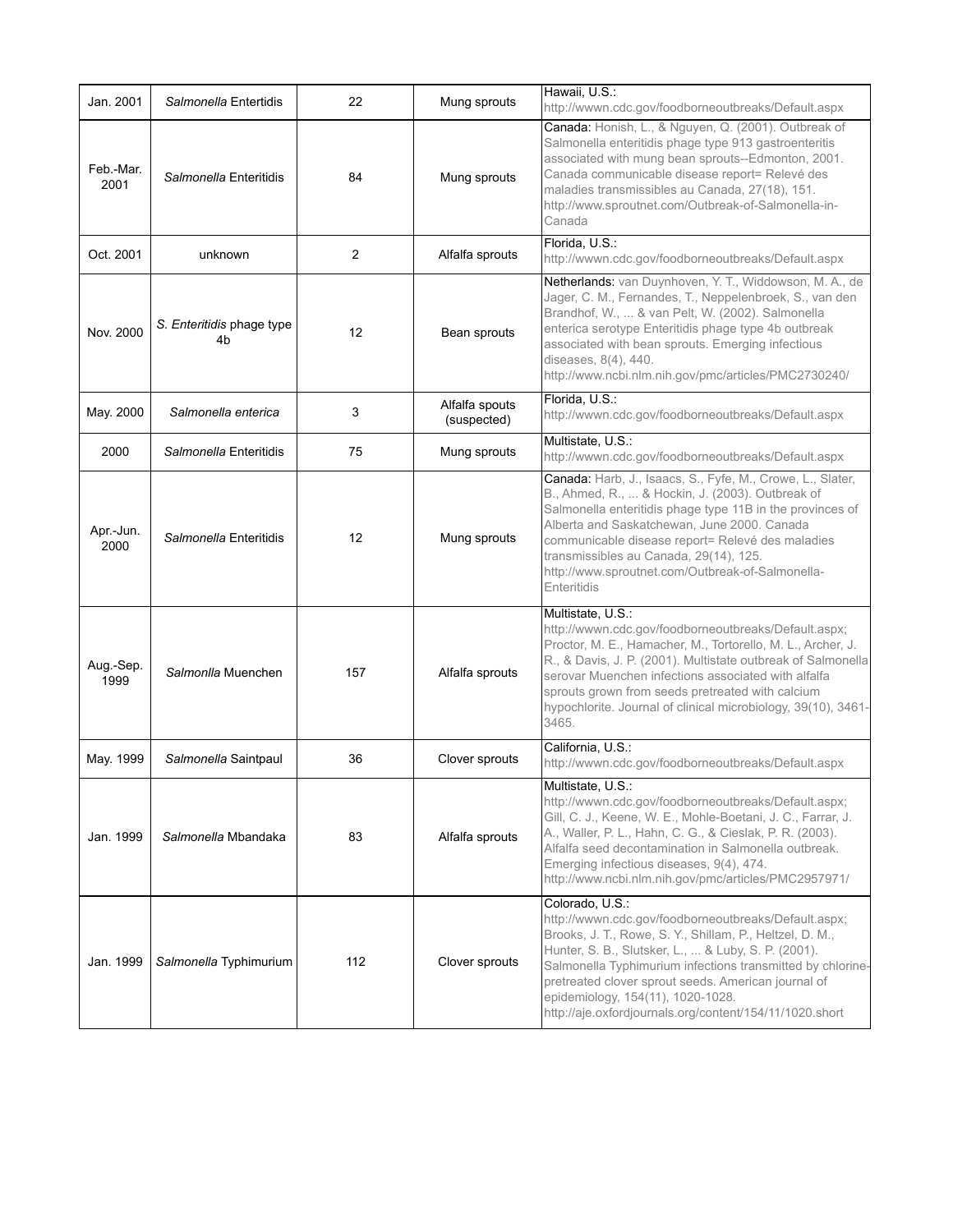| Aug.-Sep.<br>1999       | S. paratyphi B var java                  | 51  | Alfalfa sprouts                       | Canada: Stratton, J., Stefaniw, L., Grimsrud, K., Werker,<br>D. H., Ellis, A., Ashton, E.,  & Jensen, B. (2001).<br>Outbreak of Salmonella paratyphi B var java due to<br>contaminated alfalfa sprouts in Alberta, British Columbia<br>and Saskatchewan. Canada communicable disease<br>report= Relevé des maladies transmissibles au Canada.<br>27(16), 133. http://www.sproutnet.com/Outbreak-of-<br>Salmonella-Paratyphi                                                                                                                                                                                                                                   |
|-------------------------|------------------------------------------|-----|---------------------------------------|---------------------------------------------------------------------------------------------------------------------------------------------------------------------------------------------------------------------------------------------------------------------------------------------------------------------------------------------------------------------------------------------------------------------------------------------------------------------------------------------------------------------------------------------------------------------------------------------------------------------------------------------------------------|
| Jun. 1998               | E. coli O157:NM                          | 8   | Alfalfa sprouts                       | California, U.S.:<br>http://wwwn.cdc.gov/foodborneoutbreaks/Default.aspx                                                                                                                                                                                                                                                                                                                                                                                                                                                                                                                                                                                      |
| May. 1998               | Salmonella Havana and<br>Cubana          | 40  | Alfalfa sprouts<br>(Havana suspected) | Multistate, U.S.:<br>http://wwwn.cdc.gov/foodborneoutbreaks/Default.aspx                                                                                                                                                                                                                                                                                                                                                                                                                                                                                                                                                                                      |
| Jun.-Jul.<br>1997       | E. coli O157:H7                          | 82  | Alfalfa sprouts                       | Michigan and Virginia, U.S.: Breuer, T., Benkel, D. H.,<br>Shapiro, R. L., Hall, W. N., Winnett, M. M., Linn, M. J.,  &<br>Team, I. (2001). A multistate outbreak of Escherichia coli<br>O157: H7 infections linked to alfalfa sprouts grown from<br>contaminated seeds. Emerging infectious diseases, 7(6),<br>977.<br>http://www.ncbi.nlm.nih.gov/pmc/articles/PMC2631892/pdf<br>/11747724.pdf;<br>http://www.cdc.gov/mmwr/preview/mmwrhtml/00048994.ht<br>m                                                                                                                                                                                                |
| 1997                    | Salmonella Infantis<br>and Anatum        | 109 | Alfalfa sprouts                       | Kansas and Missouri, U.S.: Taormina, P. J., Beuchat, L.<br>R., & Slutsker, L. (1999). Infections associated with eating<br>seed sprouts: an international concern. Emerging<br>Infectious Diseases, 5(5), 626.<br>http://www.ncbi.nlm.nih.gov/pmc/articles/PMC2627711/pdf<br>/10511518.pdf; Glynn, M. K., Patrick, S., & Wuhib, T.<br>(1998, April). When health food isn't so healthy-an<br>outbreak of Salmonella serotypes Anatum and Infantis<br>associated with eating contaminated sprouts, Kansas and<br>Missouri, 1997. In 47th Annual Epidemic Intelligence<br>Service (EIS) Conference. Atlanta, GA: Centers for<br>Disease Control and Prevention. |
| Sep. 1997-<br>Jul. 1998 | Salmonella Senftenberg                   | 60  | Alfalfa sprouts                       | California and Nevada, U.S.: Mohle-Boetani, J. C., Farrar,<br>J. A., Werner, S. B., Minassian, D., Bryant, R., Abbott, S.,<br>& Vugia, D. J. (2001). Escherichia coli O157 and<br>Salmonella infections associated with sprouts in California,<br>1996-1998. Annals of Internal Medicine, 135(4), 239-247.<br>http://annals.org/article.aspx?articleid=714688                                                                                                                                                                                                                                                                                                 |
| 1997                    | Salmonella Meleagridis                   | 78  | Alfalfa sprouts                       | Canada: Taormina, P. J., Beuchat, L. R., & Slutsker, L.<br>(1999). Infections associated with eating seed sprouts: an<br>international concern. Emerging Infectious Diseases, 5(5),<br>626.<br>http://www.ncbi.nlm.nih.gov/pmc/articles/PMC2627711/pdf<br>/10511518.pdf                                                                                                                                                                                                                                                                                                                                                                                       |
| 1997                    | E. coli 0157:H7                          | 126 | Radish sprouts                        | Japan: Taormina, P. J., Beuchat, L. R., & Slutsker, L.<br>(1999). Infections associated with eating seed sprouts: an<br>international concern. Emerging Infectious Diseases, 5(5),<br>626.<br>http://www.ncbi.nlm.nih.gov/pmc/articles/PMC2627711/pdf<br>/10511518.pdf; Gutierrez, E. (1997). Japan prepares as<br>0157 strikes again. The Lancet, 349(9059), 1156.                                                                                                                                                                                                                                                                                           |
| May - Jul.<br>1996      | Salmonella Meleagridis<br>and Montevideo | 500 | Alfalfa and clover<br>sprouts         | California and Nevada, U.S.: Mohle-Boetani, J. C., Farrar,<br>J. A., Werner, S. B., Minassian, D., Bryant, R., Abbott, S.,<br>& Vugia, D. J. (2001). Escherichia coli O157 and<br>Salmonella infections associated with sprouts in California,<br>1996-1998. Annals of Internal Medicine, 135(4), 239-247.<br>http://annals.org/article.aspx?articleid=714688                                                                                                                                                                                                                                                                                                 |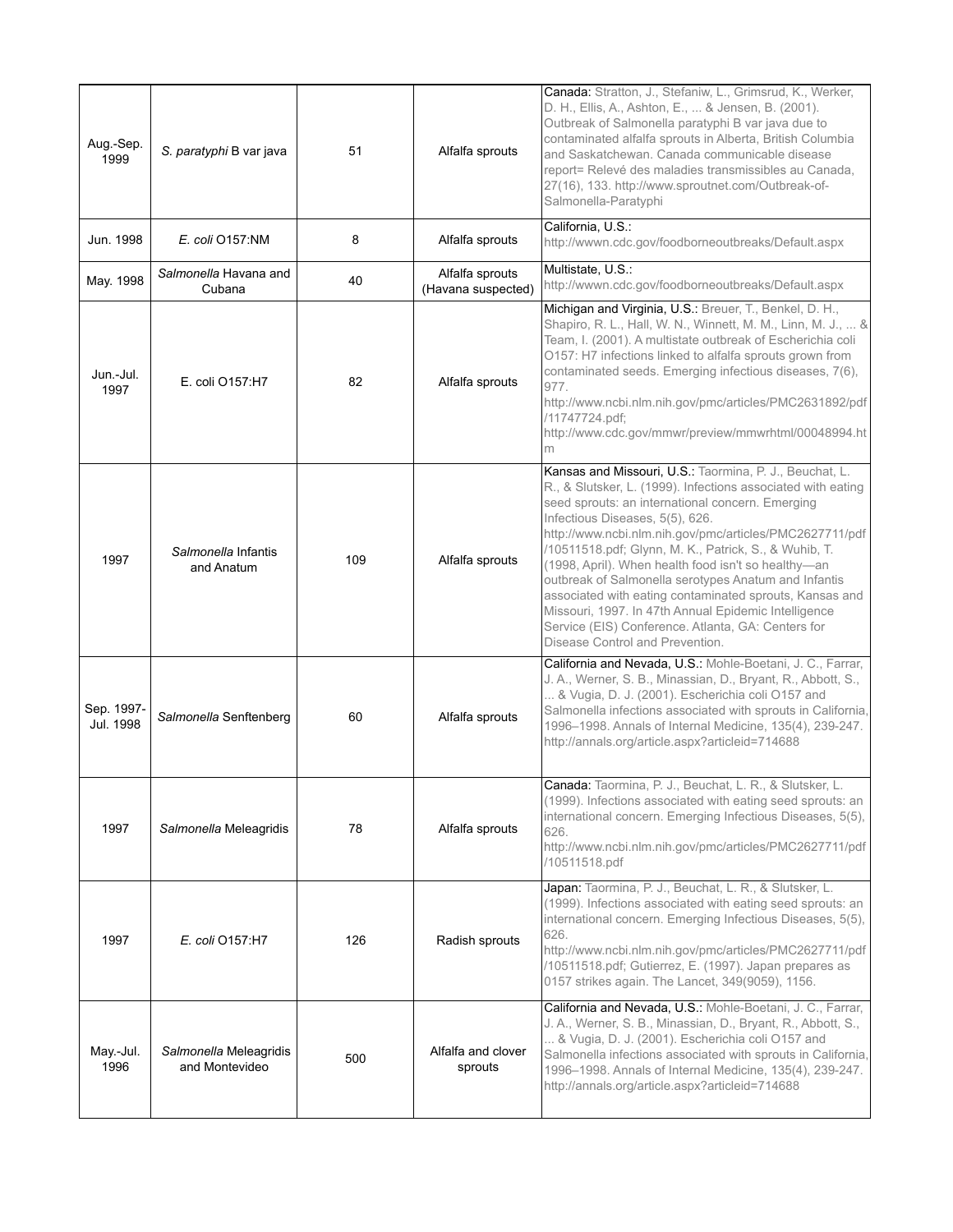| 1996      | E. coli O157:H7                       | 6.000 | Radish sprouts                        | Japan: Watanabe, Y., Ozasa, K., Mermin, J. H., Griffin, P.<br>M., Masuda, K., Imashuku, S., & Sawada, T. (1999).<br>Factory outbreak of Escherichia coli O157: H7 infection in<br>Japan. Emerging infectious diseases, 5(3), 424.<br>http://www.ncbi.nlm.nih.gov/pmc/articles/PMC2640759/pdf<br>/10341179.pdf                                                                                                                                                                                                                                                                                                                                                                                                                                                                                                                                   |
|-----------|---------------------------------------|-------|---------------------------------------|-------------------------------------------------------------------------------------------------------------------------------------------------------------------------------------------------------------------------------------------------------------------------------------------------------------------------------------------------------------------------------------------------------------------------------------------------------------------------------------------------------------------------------------------------------------------------------------------------------------------------------------------------------------------------------------------------------------------------------------------------------------------------------------------------------------------------------------------------|
| 1995-1996 | Salmonella Newport                    | 133   | Alfalfa sprouts                       | U.S., Canada and Denmark: Taormina, P. J., Beuchat, L.<br>R., & Slutsker, L. (1999). Infections associated with eating<br>seed sprouts: an international concern. Emerging<br>Infectious Diseases, 5(5), 626.<br>http://www.ncbi.nlm.nih.gov/pmc/articles/PMC2627711/pdf<br>/10511518.pdf. Van Beneden, C. A., Keene, W. E., Strang,<br>R. A., Werker, D. H., King, A. S., Mahon, B.,  & Fleming,<br>D. (1999). Multinational outbreak of Salmonella enterica<br>serotype Newport infections due to contaminated alfalfa<br>sprouts. Jama, 281(2), 158-162.; Wegener HC, Baggesen<br>DL, Neimann J, Nielsen SV. An outbreak of human<br>salmonellosis in Denmark caused by alfalfa sprouts. In:<br>Proceedings and abstracts of the International Symposium<br>on Salmonella and Salmonellosis; Ploufragan, France;<br>May 20-22, 1997:587-589. |
| 1995      | Salmonella Stanley                    | 242   | Alfalfa sprouts                       | Finland and U.S.: Mahon, B. E., Pönkä, A., Hall, W. N.,<br>Komatsu, K., Dietrich, S. E., Siitonen, A.,  & Slutsker, L.<br>(1997). An international outbreak of Salmonella infections<br>caused by alfalfa sprouts grown from contaminated seeds.<br>Journal of Infectious Diseases, 175(4), 876-882.<br>http://jid.oxfordjournals.org/content/175/4/876.full.pdf?origi<br>n=publication_detail                                                                                                                                                                                                                                                                                                                                                                                                                                                  |
| 1994      | Salmonella Newport                    | 154   | Alfalfa sprouts                       | Denmark: WHO Surveillance Programe for Control of<br>Foodborne Infections and Intoxications in Europe, 7th<br>Report: Denmark 1993-1998.<br>http://www.bfr.bund.de/internet/7threport/CRs/den.pdf                                                                                                                                                                                                                                                                                                                                                                                                                                                                                                                                                                                                                                               |
| 1994      | Salmonella<br><b>Bovismorbificans</b> | 595   | Australian alfalfa<br>sprouts seed    | Sweden and Finland: Taormina, P. J., Beuchat, L. R., &<br>Slutsker, L. (1999). Infections associated with eating seed<br>sprouts: an international concern. Emerging Infectious<br>Diseases, 5(5), 626.<br>http://www.ncbi.nlm.nih.gov/pmc/articles/PMC2627711/pdf<br>/10511518.pdf; Puohiniemi, R., Heiskanen, T., & Siitonen,<br>A. (1997). Molecular epidemiology of two international<br>sprout-borne Salmonella outbreaks. Journal of clinical<br>microbiology, 35(10), 2487-2491.<br>http://jcm.asm.org/content/35/10/2487.full.pdf; Pönkä, A.,<br>Andersson, Y., Siitonen, A., de Jong, B., Jahkola, M.,<br>Haikala, O.,  & Pakkala, P. (1995). Salmonella in alfalfa<br>sprouts. The Lancet, 345(8947), 462-463.                                                                                                                        |
| Oct. 1990 | Salmonella Anatum                     | 15    | Alfalfa sprouts                       | Washington, U.S.:<br>http://www.cdc.gov/outbreaknet/pdf/surveillance/1990_linel<br>ist.pdf                                                                                                                                                                                                                                                                                                                                                                                                                                                                                                                                                                                                                                                                                                                                                      |
| Oct. 1990 | unknown                               | 32    | Alfalfa sprouts,<br>cucumber, lettuce | Washington, U.S.:<br>http://www.cdc.gov/outbreaknet/pdf/surveillance/1990 linel<br>ist.pdf                                                                                                                                                                                                                                                                                                                                                                                                                                                                                                                                                                                                                                                                                                                                                      |
| 1989      | Salmonella Goldcoast                  | 31    | Cress sprouts                         | U.K.: Taormina, P. J., Beuchat, L. R., & Slutsker, L. (1999).<br>Infections associated with eating seed sprouts: an<br>international concern. Emerging Infectious Diseases, 5(5),<br>626.<br>http://www.ncbi.nlm.nih.gov/pmc/articles/PMC2627711/pdf<br>/10511518.pdf; Joce, R., O'Sullivan, D. G., Strong, C.,<br>Rowe, B., Hall, M. L. M., & Threlfall, E. J. (1990). A<br>national outbreak of Salmonella Gold-Coast. Commun Dis<br>Rep CDR Rev, 4, 3-4.                                                                                                                                                                                                                                                                                                                                                                                     |